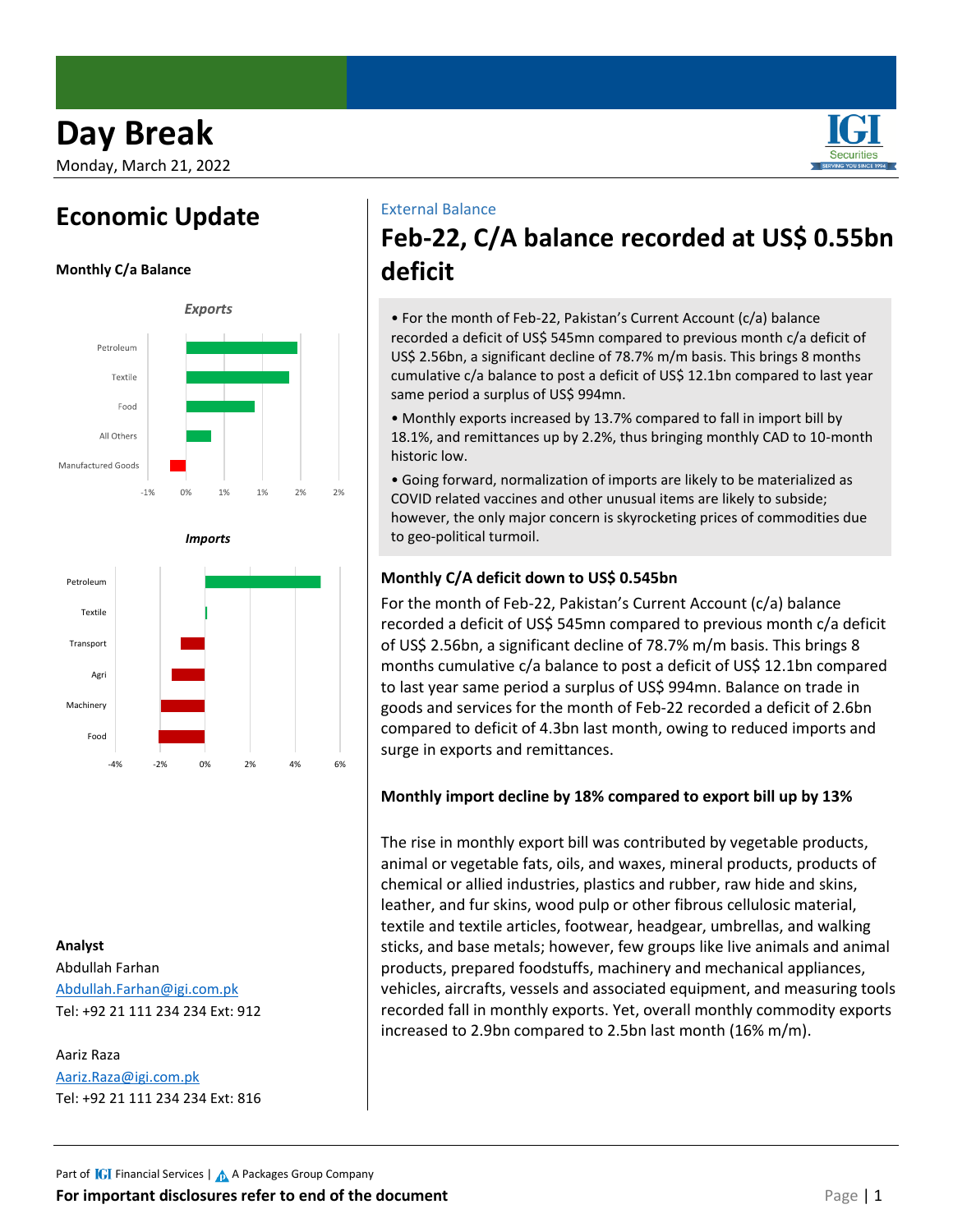

The fall in monthly import bill was contributed by food group, machinery group, transport group, textile group, agri. and other chemicals, metal group, and miscellaneous group; however, petroleum group surged due to rising energy prices globally. Nevertheless, overall monthly commodity import payments including freight charges declined to 5.692mn compared to 6.9mn last month.

## **Little or no support from services balance, but remittances cushioned overall CAD balance…**

Balance on trade in services recorded a deficit of 284mn for the month of Feb-22 compared to last month a deficit of 485mn. Remittances recorded 2.2bn for the month of Feb-22, compared to 2.14bn last month (2.1% m/m), this aided to cover the monthly major deficit from the trade balance of 2.57bn, thus bringing down overall CAD to 545mn. Even though remittances recorded 18.7bn for 8mfy22, y/y basis there has been a decline of 7.1%, thus bringing concerns over sustainability of healthy remittances.

### **IMF 6th EFFP proceeds of US\$ 1.05bn recorded in Feb-22**

Proceeds from 6<sup>th</sup> IMF EFFP were witnessed in the financial accounts. Pakistan is expected to receive more funds in upcoming months from IMF 7<sup>th</sup> EFFP and issue of Eurobonds in London Stock Exchange.

## **Outlook**

Going forward, normalization of imports are likely to be materialized as COVID related vaccines and other unusual items are likely to subside; however, the only major concern is skyrocketing prices of commodities due to geo-political turmoil. There is also very likely that SBP will announce next policy statement on stated time frame that is due by end of third week of next month, instead of earlier than projected due to external vulnerability. Government looks forward in issuing more Eurobonds that will be reflected in upcoming months. Despite high commodity prices, export facilities and depreciated exchange rate will further aid in exports and curb in imports.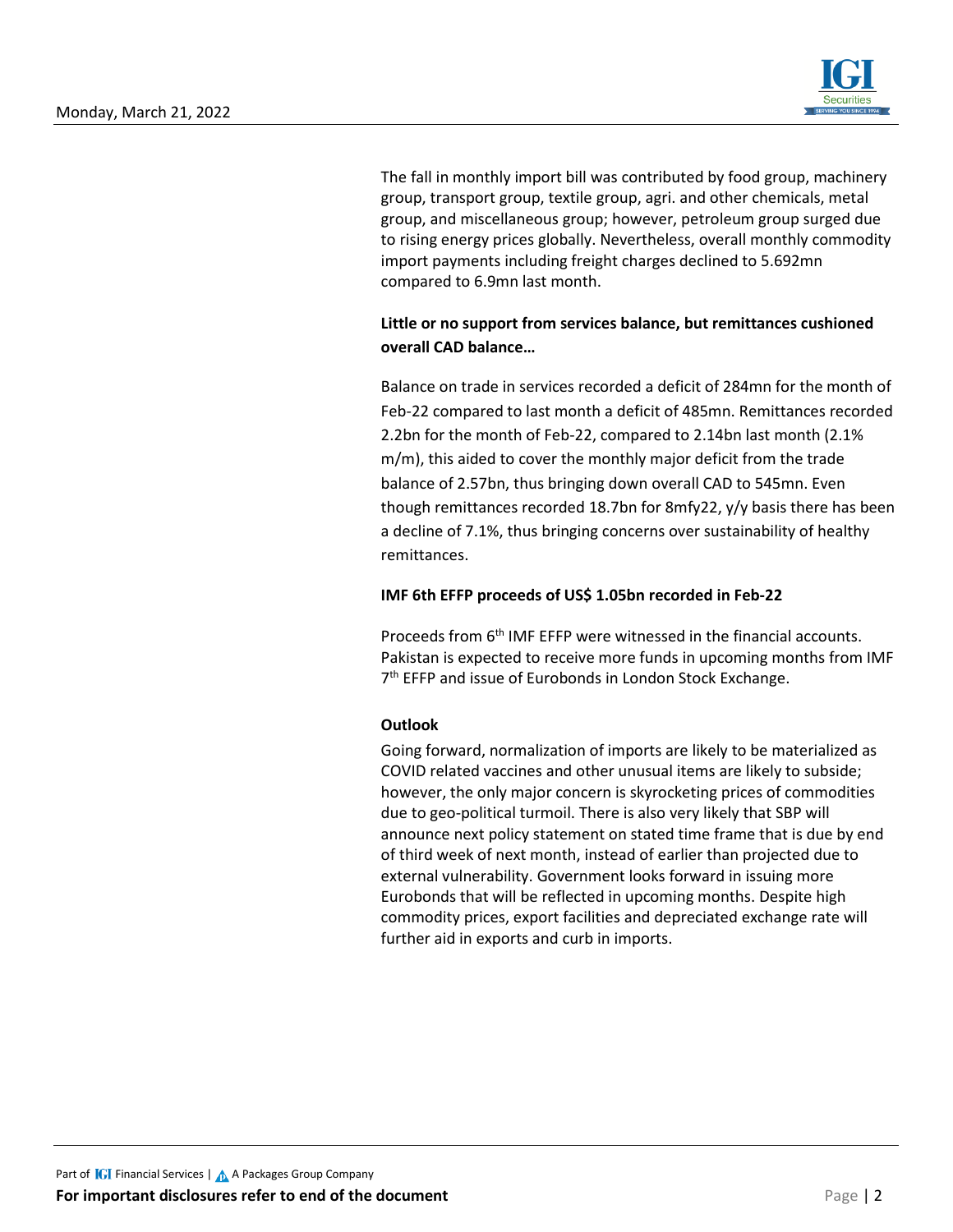

# **Important Disclaimer and Disclosures**

Research Analyst(s) Certification: The Research Analyst(s) hereby certify that the views about the company/companies and the security/ securities discussed in this report accurately reflect his or her or their personal views and that he/she has not received and will not receive direct or indirect compensation in exchange for expressing specific recommendations or views in this report. The analyst(s) is principally responsible for the preparation of this research report and that he/she or his/her close family/relative does not own 1% or more of a class of common equity securities of the following company/companies covered in this report.

**Disclaimer**: The information and opinions contained herein are prepared by IGI Finex Securities Limited and is for information purposes only. Whilst every effort has been made to ensure that all the information (including any recommendations or opinions expressed) contained in this document (the information) is not misleading or unreliable, IGI Finex Securities Limited makes no representation as to the accuracy or completeness of the information. Neither, IGI Finex Securities Limited nor any director, officer or employee of IGI Finex Securities Limited shall in any manner be liable or responsible for any loss that may be occasioned as consequence of a party relying on the information. This document takes no account of the investment objectives, financial situation and particular needs of investors, who shall seek further professional advice before making any investment decision. The subject Company (ies) is a client of the IGI Finex Securities Limited and IGI Finex Securities offers brokerage services to Subject Company (ies) on a regular basis, in line with industry practice. This document and the information may not be reproduced, distributed or published by any recipient for any purpose. This report is not directed or intended for distribution to, or use by any person or entity not a client of IGI Finex Securities Limited, else directed for distribution.

**Rating system**: IGI Finex Securities employs three tier ratings system, depending upon expected total return (return is defined as capital gain exclusive of tax) of the security in stated time period, as follows:

#### **Recommendation Rating System**

Buy if target price on aforementioned security (ies) is more than 10%, from its last closing price(s) Hold if target price on aforementioned security (ies) is in between -10% and 10%, from its last closing price(s) Sell if target price on aforementioned security (ies) is less than -10%, from its last closing price(s)

**Risk**: Investment in securities are subject to economic risk, market risk, interest rate risks, currency risks, and credit risks, political and geopolitical risks. The performance of company (ies) covered herein might unfavorably be affected by multiple factors including, business, economic, and political conditions. Hence, there is no assurance or guarantee that estimates, recommendation, opinion, etc. given about the security (ies)/company (ies) in the report will be achieved.

**Basic Definitions and Terminologies used:** Target Price: A price target is the projected price level of a financial security stated by an investment analyst or advisor. It represents a security's price that, if achieved, results in a trader recognizing the best possible outcome for his investment, Last Closing: Latest closing price, Market Cap.: Market capitalization is calculated by multiplying a company's shares outstanding by current trading price. EPS: Earnings per Share. DPS: Dividend per Share. ROE: Return on equity is the amount of net income returned as a percentage of shareholders' equity. P/E: Price rnings ratio of a company's share price to its per-share earnings. P/B: Price to Book ratio used to compare a stock's market value to its book value. DY: The dividend yield is dividend per share, divided by the price per share.

IGI Finex Securities Limited Research Analyst(s) Research Identity Number: BRP009 © Copyright 2022 IGI Finex Securities Limited